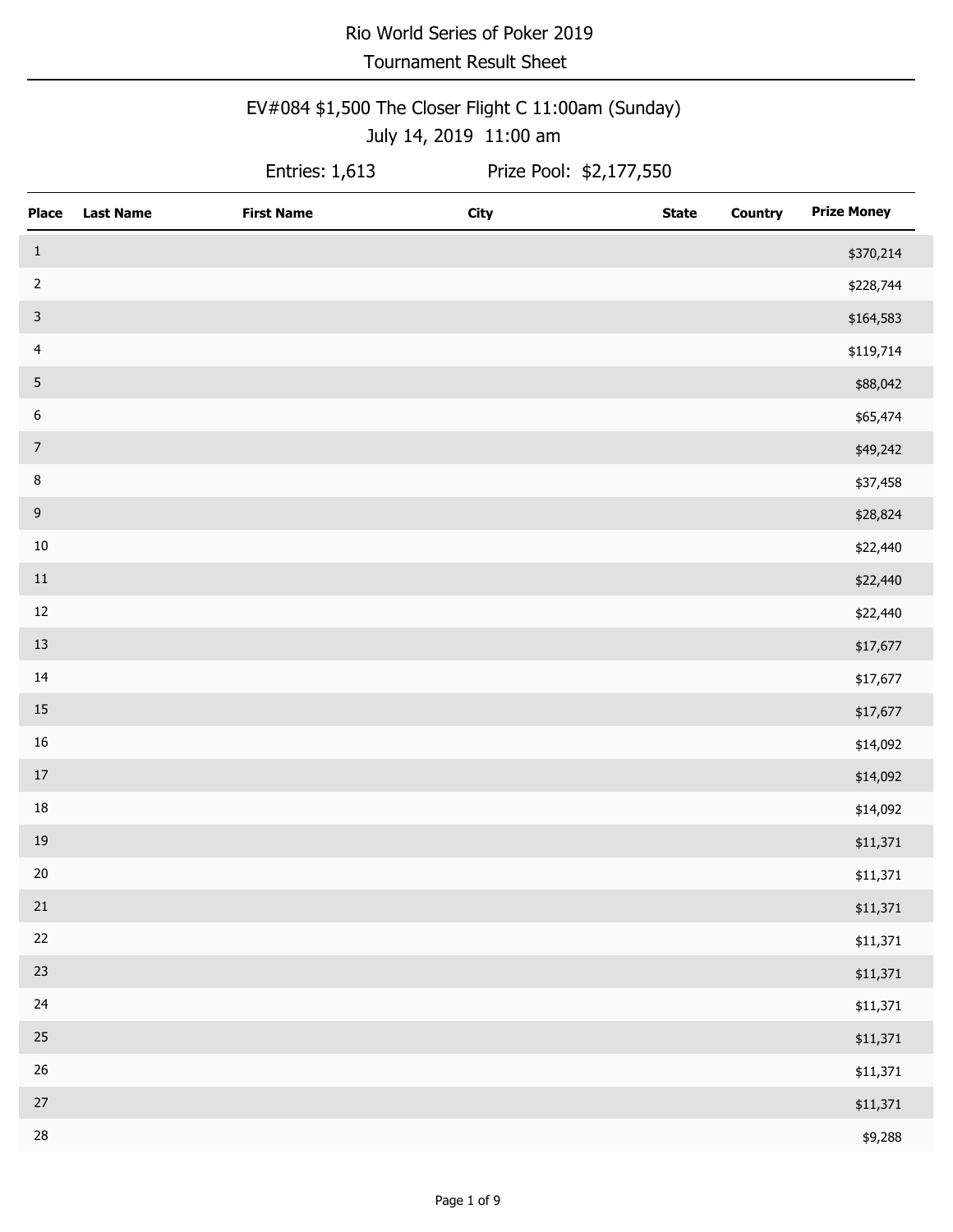Tournament Result Sheet

### EV#084 \$1,500 The Closer Flight C 11:00am (Sunday) July 14, 2019 11:00 am

Entries:  $1,613$ 

| <b>Place</b> | <b>Last Name</b> | <b>First Name</b> | <b>City</b> | <b>State</b> | <b>Country</b> | <b>Prize Money</b> |
|--------------|------------------|-------------------|-------------|--------------|----------------|--------------------|
| 29           |                  |                   |             |              |                | \$9,288            |
| $30\,$       |                  |                   |             |              |                | \$9,288            |
| $31\,$       |                  |                   |             |              |                | \$9,288            |
| 32           |                  |                   |             |              |                | \$9,288            |
| 33           |                  |                   |             |              |                | \$9,288            |
| 34           |                  |                   |             |              |                | \$9,288            |
| $35\,$       |                  |                   |             |              |                | \$9,288            |
| $36\,$       |                  |                   |             |              |                | \$9,288            |
| 37           |                  |                   |             |              |                | \$7,681            |
| $38\,$       |                  |                   |             |              |                | \$7,681            |
| 39           |                  |                   |             |              |                | \$7,681            |
| $40\,$       |                  |                   |             |              |                | \$7,681            |
| 41           |                  |                   |             |              |                | \$7,681            |
| 42           |                  |                   |             |              |                | \$7,681            |
| 43           |                  |                   |             |              |                | \$7,681            |
| 44           |                  |                   |             |              |                | \$7,681            |
| 45           |                  |                   |             |              |                | \$7,681            |
| $46\,$       |                  |                   |             |              |                | \$6,432            |
| 47           |                  |                   |             |              |                | \$6,432            |
| 48           |                  |                   |             |              |                | \$6,432            |
| 49           |                  |                   |             |              |                | \$6,432            |
| 50           |                  |                   |             |              |                | \$6,432            |
| $51\,$       |                  |                   |             |              |                | \$6,432            |
| 52           |                  |                   |             |              |                | \$6,432            |
| 53           |                  |                   |             |              |                | \$6,432            |
| 54           |                  |                   |             |              |                | \$6,432            |
| 55           |                  |                   |             |              |                | \$5,455            |
| 56           |                  |                   |             |              |                | \$5,455            |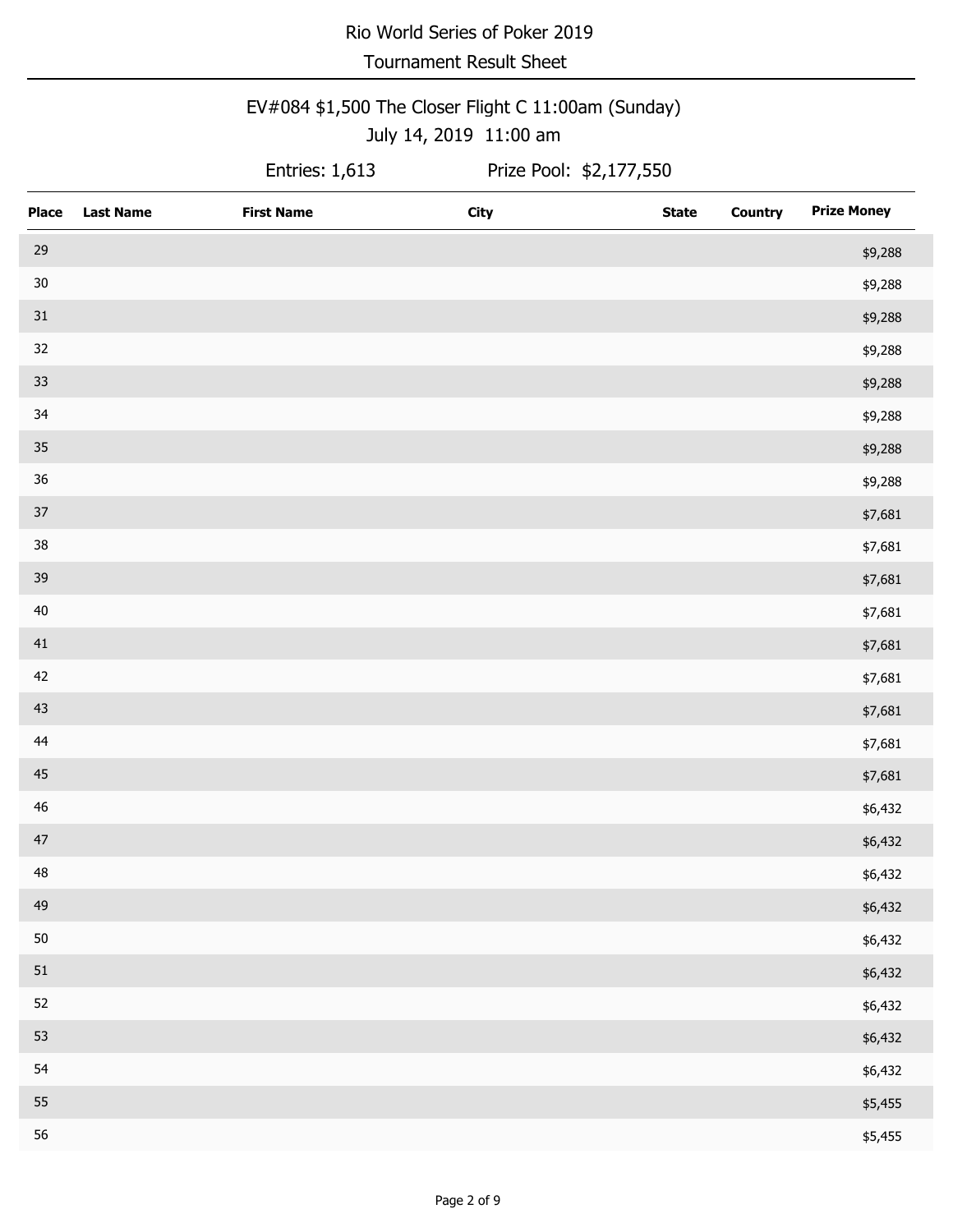Tournament Result Sheet

#### EV#084 \$1,500 The Closer Flight C 11:00am (Sunday) July 14, 2019 11:00 am

Entries:  $1,613$ 

| <b>Place</b> | <b>Last Name</b> | <b>First Name</b> | <b>City</b> | <b>State</b> | <b>Country</b> | <b>Prize Money</b> |
|--------------|------------------|-------------------|-------------|--------------|----------------|--------------------|
| 57           |                  |                   |             |              |                | \$5,455            |
| 58           |                  |                   |             |              |                | \$5,455            |
| 59           |                  |                   |             |              |                | \$5,455            |
| 60           |                  |                   |             |              |                | \$5,455            |
| 61           |                  |                   |             |              |                | \$5,455            |
| 62           |                  |                   |             |              |                | \$5,455            |
| 63           |                  |                   |             |              |                | \$5,455            |
| 64           |                  |                   |             |              |                | \$4,686            |
| 65           |                  |                   |             |              |                | \$4,686            |
| 66           |                  |                   |             |              |                | \$4,686            |
| $67\,$       |                  |                   |             |              |                | \$4,686            |
| 68           |                  |                   |             |              |                | \$4,686            |
| 69           |                  |                   |             |              |                | \$4,686            |
| $70\,$       |                  |                   |             |              |                | \$4,686            |
| $71\,$       |                  |                   |             |              |                | \$4,686            |
| $72\,$       |                  |                   |             |              |                | \$4,686            |
| $73\,$       |                  |                   |             |              |                | \$4,078            |
| 74           |                  |                   |             |              |                | \$4,078            |
| 75           |                  |                   |             |              |                | \$4,078            |
| $76\,$       |                  |                   |             |              |                | \$4,078            |
| $77\,$       |                  |                   |             |              |                | \$4,078            |
| $78\,$       |                  |                   |             |              |                | \$4,078            |
| 79           |                  |                   |             |              |                | \$4,078            |
| $80\,$       |                  |                   |             |              |                | \$4,078            |
| 81           |                  |                   |             |              |                | \$4,078            |
| 82           |                  |                   |             |              |                | \$3,596            |
| 83           |                  |                   |             |              |                | \$3,596            |
| 84           |                  |                   |             |              |                | \$3,596            |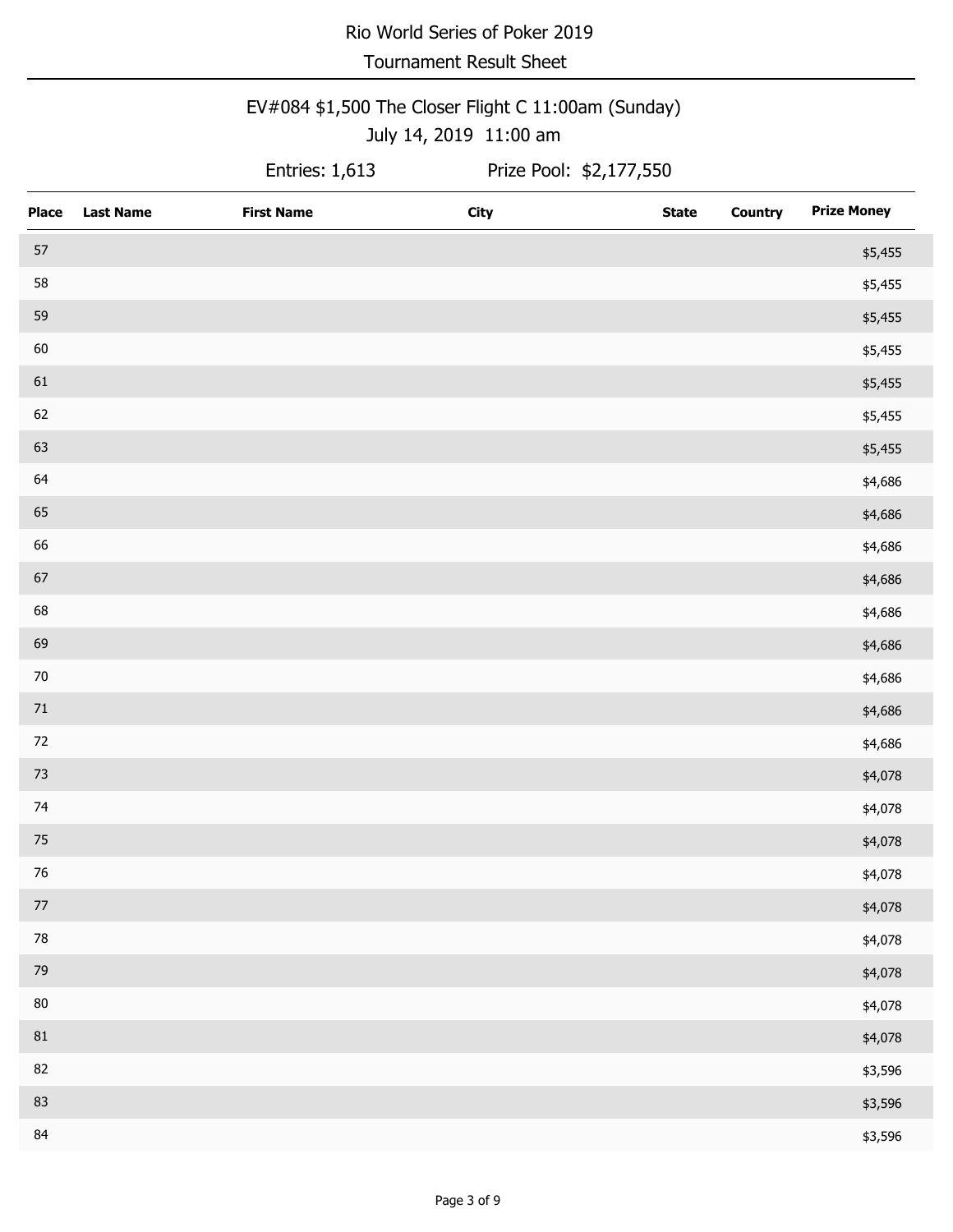Tournament Result Sheet

#### EV#084 \$1,500 The Closer Flight C 11:00am (Sunday) July 14, 2019 11:00 am

Entries:  $1,613$ 

| Place   | <b>Last Name</b> | <b>First Name</b> | <b>City</b> | <b>State</b> | <b>Country</b> | <b>Prize Money</b> |
|---------|------------------|-------------------|-------------|--------------|----------------|--------------------|
| 85      |                  |                   |             |              |                | \$3,596            |
| 86      |                  |                   |             |              |                | \$3,596            |
| $87\,$  |                  |                   |             |              |                | \$3,596            |
| 88      |                  |                   |             |              |                | \$3,596            |
| 89      |                  |                   |             |              |                | \$3,596            |
| $90\,$  |                  |                   |             |              |                | \$3,596            |
| $91\,$  |                  |                   |             |              |                | \$3,214            |
| 92      |                  |                   |             |              |                | \$3,214            |
| 93      |                  |                   |             |              |                | \$3,214            |
| 94      |                  |                   |             |              |                | \$3,214            |
| 95      |                  |                   |             |              |                | \$3,214            |
| 96      |                  |                   |             |              |                | \$3,214            |
| 97      |                  |                   |             |              |                | \$3,214            |
| 98      |                  |                   |             |              |                | \$3,214            |
| 99      |                  |                   |             |              |                | \$3,214            |
| $100\,$ |                  |                   |             |              |                | \$2,911            |
| 101     |                  |                   |             |              |                | \$2,911            |
| 102     |                  |                   |             |              |                | \$2,911            |
| 103     |                  |                   |             |              |                | \$2,911            |
| 104     |                  |                   |             |              |                | \$2,911            |
| $105\,$ |                  |                   |             |              |                | \$2,911            |
| 106     |                  |                   |             |              |                | \$2,911            |
| $107\,$ |                  |                   |             |              |                | \$2,911            |
| 108     |                  |                   |             |              |                | \$2,911            |
| 109     |                  |                   |             |              |                | \$2,911            |
| $110\,$ |                  |                   |             |              |                | \$2,911            |
| $111\,$ |                  |                   |             |              |                | \$2,911            |
| 112     |                  |                   |             |              |                | \$2,911            |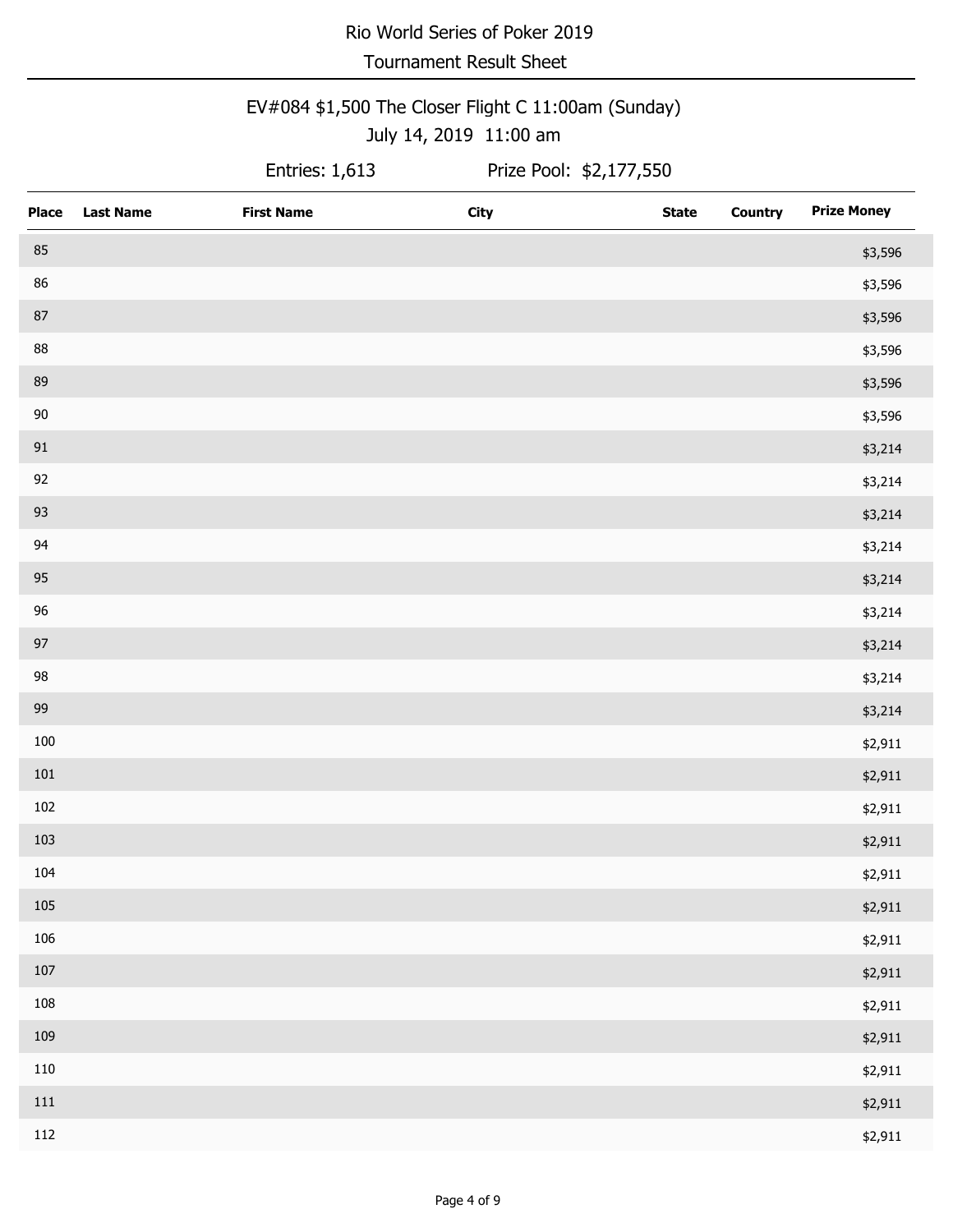Tournament Result Sheet

#### EV#084 \$1,500 The Closer Flight C 11:00am (Sunday) July 14, 2019 11:00 am

Entries:  $1,613$ 

| <b>Place</b> | <b>Last Name</b> | <b>First Name</b> | <b>City</b>        | <b>State</b>  | <b>Country</b>                    | <b>Prize Money</b> |
|--------------|------------------|-------------------|--------------------|---------------|-----------------------------------|--------------------|
| 113          |                  |                   |                    |               |                                   | \$2,911            |
| 114          |                  |                   |                    |               |                                   | \$2,911            |
| 115          |                  |                   |                    |               |                                   | \$2,911            |
| 116          |                  |                   |                    |               |                                   | \$2,911            |
| 117          |                  |                   |                    |               |                                   | \$2,911            |
| 118          |                  |                   |                    |               |                                   | \$2,911            |
| 119          |                  |                   |                    |               |                                   | \$2,911            |
| 120          |                  |                   |                    |               |                                   | \$2,911            |
| 121          |                  |                   |                    |               |                                   | \$2,911            |
| 122          | <b>TSEHAI</b>    | SAMUEL            | WHITBY             | $\mathsf{ON}$ | ${\sf CA}$                        | \$2,911            |
| 123          | <b>BROWN</b>     | CAMILLE           | <b>RIVERSIDE</b>   | ${\sf CA}$    | US                                | \$2,911            |
| 124          | <b>DUMORTIER</b> | <b>CLEMENT</b>    | <b>PARIS</b>       |               | ${\sf FR}$                        | \$2,911            |
| 125          | <b>SAMUELS</b>   | <b>JONATHAN</b>   | SANTA BARBARA      | ${\sf CA}$    | US                                | \$2,911            |
| 126          | <b>RIEHL</b>     | LUDOVIC           | <b>LONDON</b>      |               | UK                                | \$2,911            |
| 127          | CAMINITI         | <b>SANTOS</b>     | <b>JOHNSTOWN</b>   | <b>NY</b>     | US                                | \$2,674            |
| 128          | <b>MORTELL</b>   | <b>ROBERT</b>     | <b>BELLEVUE</b>    | <b>WA</b>     | US                                | \$2,674            |
| 129          | SNEAD SWEILEM    | SAM               | <b>LUTZ</b>        | FL            | US                                | \$2,674            |
| 130          | KAMEI            | LUIS              | <b>DRACENA</b>     |               | $\ensuremath{\mathsf{BR}}\xspace$ | \$2,674            |
| 131          | <b>ISHIDA</b>    | <b>YURI</b>       | <b>KOBE CITY</b>   |               | JA                                | \$2,674            |
| 132          | <b>AVINA</b>     | DAVID             | SUN CITY           | ${\sf CA}$    | US                                | \$2,674            |
| 133          | POLYCHRONOPOULOS | <b>ATHANASIOS</b> | DELRAY BEACH       | FL.           | <b>US</b>                         | \$2,674            |
| 134          | WHITTINGTON      | <b>BLAKE</b>      | <b>CHATTANOOGA</b> | ${\sf TN}$    | US                                | \$2,674            |
| 135          | <b>JOANELLO</b>  | <b>PAULO</b>      | <b>CURIDIBA</b>    |               | BR                                | \$2,674            |
| 136          | <b>STEINBERG</b> | <b>BRAD</b>       | CALABASAS          | ${\sf CA}$    | US                                | \$2,674            |
| 137          | <b>PUCHKOV</b>   | <b>KONSTANTIN</b> | <b>MOSCOW</b>      |               | RS                                | \$2,674            |
| 138          | <b>LUCAS</b>     | <b>LANDEN</b>     | <b>PORTLAND</b>    | ${\sf OR}$    | US                                | \$2,674            |
| 139          | <b>JIVKOV</b>    | <b>NICK</b>       | LAS VEGAS          | ${\sf NV}$    | <b>US</b>                         | \$2,674            |
| 140          | <b>BRAND</b>     | <b>DENNIS</b>     | SUGAR LAND         | TX            | US                                | \$2,674            |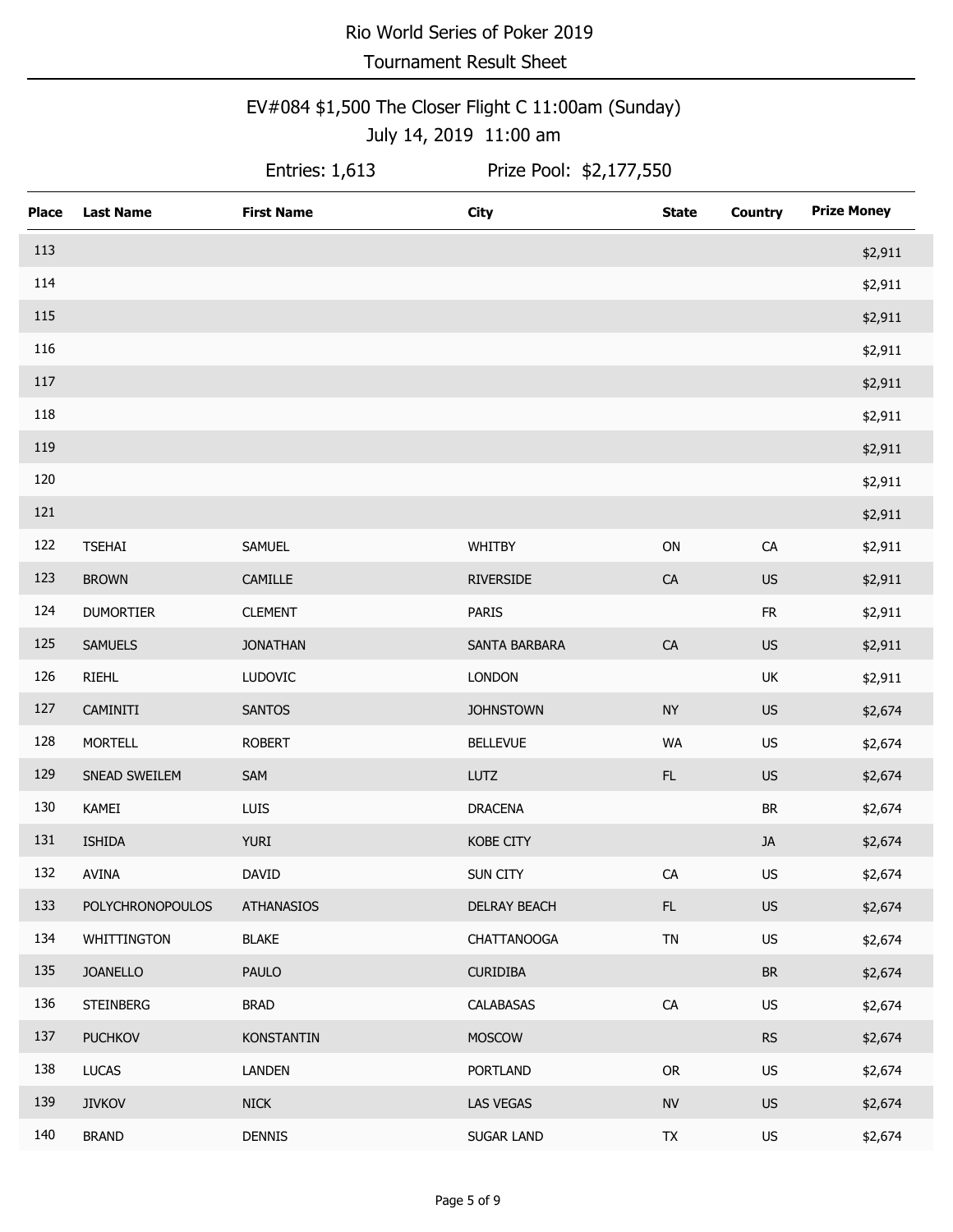### EV#084 \$1,500 The Closer Flight C 11:00am (Sunday) July 14, 2019 11:00 am

Entries:  $1,613$ 

| <b>Place</b> | <b>Last Name</b>   | <b>First Name</b>   | <b>City</b>          | <b>State</b> | <b>Country</b> | <b>Prize Money</b> |
|--------------|--------------------|---------------------|----------------------|--------------|----------------|--------------------|
| 141          | <b>GESHKENBEIN</b> | <b>VLADIMIR</b>     | <b>MOSCOW</b>        |              | SZ             | \$2,674            |
| 142          | <b>HARWOOD</b>     | LONI                | <b>TAMARAC</b>       | FL           | <b>US</b>      | \$2,674            |
| 143          | <b>WADE</b>        | TRISTAN             | <b>BOYNTON BEACH</b> | FL           | US             | \$2,674            |
| 144          | <b>IHARA</b>       | <b>KENTARO</b>      | <b>OSAKA</b>         |              | JA             | \$2,674            |
| 145          | <b>SANGHERA</b>    | <b>JASWINDER</b>    | <b>SURREY</b>        | $\sf BC$     | CA             | \$2,674            |
| 146          | <b>MACKE</b>       | <b>RYAN</b>         | PHOENIX              | AZ           | <b>US</b>      | \$2,674            |
| 147          | <b>CAIRNS</b>      | <b>COLIN</b>        | NEW WESTMINSTER      | $\sf BC$     | ${\sf CA}$     | \$2,674            |
| 148          | SMILJKOVIC         | DANIEL              | <b>WOERGL</b>        |              | AU             | \$2,674            |
| 149          | <b>KAKON</b>       | WILLIAM             | <b>GOLDEN BEACH</b>  | FL           | <b>US</b>      | \$2,674            |
| 150          | <b>JABLONSKI</b>   | <b>STAN</b>         | <b>BULLHEAD CITY</b> | AZ           | <b>US</b>      | \$2,674            |
| 151          | <b>KRUMWIEDE</b>   | KEITH               | LOS GATOS            | CA           | <b>US</b>      | \$2,674            |
| 152          | SALEWSKI           | PHILIPP             | <b>FRANKFURT</b>     |              | GM             | \$2,674            |
| 153          | <b>COHEN</b>       | <b>SHLOMO</b>       | KARMIYA              |              | IS             | \$2,674            |
| 154          | <b>TATE</b>        | <b>RONNIE</b>       | <b>RIVERDALE</b>     | GA           | <b>US</b>      | \$2,490            |
| 155          | WOYDZIAK           | <b>ANTHONY</b>      | DODGE CITY           | KS           | <b>US</b>      | \$2,490            |
| 156          | WHITENSTALL        | <b>ALEX</b>         | <b>REGENT FARM</b>   |              | UK             | \$2,490            |
| 157          | <b>YOON</b>        | <b>DEAN</b>         | <b>FULLERTON</b>     | ${\sf CA}$   | <b>US</b>      | \$2,490            |
| 158          | SOWA               | <b>GEREON JOSEF</b> | <b>FEEDING HILLS</b> | MA           | GM             | \$2,490            |
| 159          | <b>ROTH</b>        | <b>RUSTY</b>        | <b>BUTLER</b>        | OH           | <b>US</b>      | \$2,490            |
| 160          | <b>TORRES</b>      | <b>JOSEPH</b>       | LACEY                | WA           | US             | \$2,490            |
| 161          | <b>GODFREY</b>     | <b>CHRISTOPHER</b>  | <b>FREMONT</b>       | CA           | <b>US</b>      | \$2,490            |
| 162          | <b>SOTOUDEH</b>    | <b>FOROUZAN</b>     | WEST VANCOUVER       | $\sf BC$     | ${\sf CA}$     | \$2,490            |
| 163          | ZAMANI             | <b>MARTIN</b>       | <b>BOCA RATON</b>    | FL.          | <b>US</b>      | \$2,490            |
| 164          | <b>HINKLE</b>      | <b>KEITH</b>        | LAS VEGAS            | <b>NV</b>    | <b>US</b>      | \$2,490            |
| 165          | <b>MORAN</b>       | <b>PATRICK</b>      | <b>LAS VEGAS</b>     | ${\sf NV}$   | <b>US</b>      | \$2,490            |
| 166          | <b>DICEGLIE</b>    | PASQALE             | <b>DUBROUWIK</b>     |              | ${\sf HR}$     | \$2,490            |
| 167          | <b>DYKES</b>       | <b>PETER</b>        | NORTH SYDNEY         |              | AS             | \$2,490            |
| 168          | LAMPROPOULOU       | MARIA               | <b>LONDON</b>        |              | UK             | \$2,490            |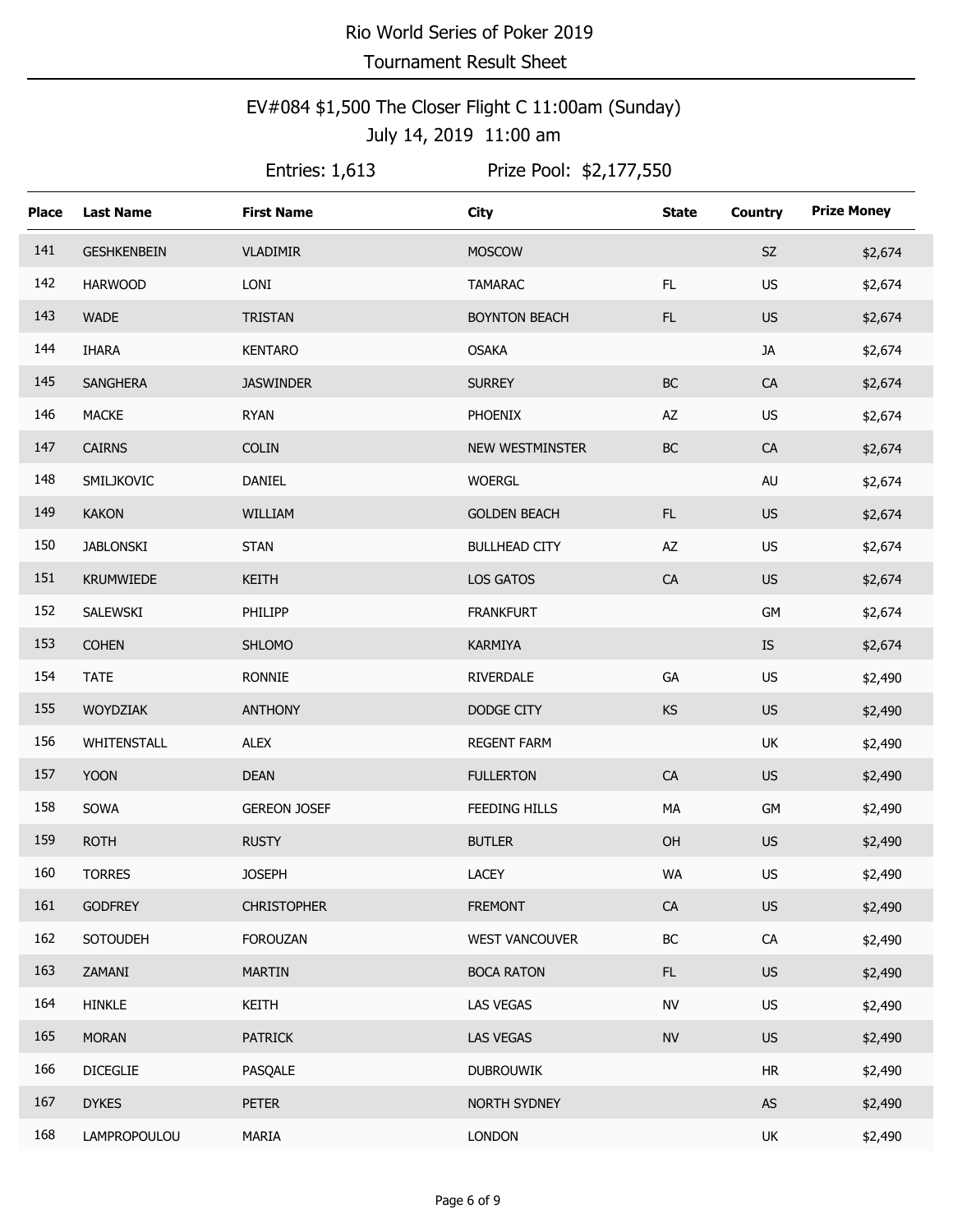### EV#084 \$1,500 The Closer Flight C 11:00am (Sunday) July 14, 2019 11:00 am

Entries:  $1,613$ 

| <b>Place</b> | <b>Last Name</b>  | <b>First Name</b>  | <b>City</b>        | <b>State</b>  | <b>Country</b>         | <b>Prize Money</b> |
|--------------|-------------------|--------------------|--------------------|---------------|------------------------|--------------------|
| 169          | BABAMIRZA         | <b>GEORGE</b>      | <b>LAS VEGAS</b>   | <b>NV</b>     | <b>US</b>              | \$2,490            |
| 170          | <b>NGO</b>        | PHU                | EMERYVILLE         | ${\sf CA}$    | <b>US</b>              | \$2,490            |
| 171          | <b>HALL</b>       | <b>THOMAS</b>      | <b>SHREWSBURY</b>  |               | <b>UK</b>              | \$2,490            |
| 172          | ZHANG             | <b>BOBBY</b>       | CAMBERWELL         |               | AS                     | \$2,490            |
| 173          | <b>BARANOWSKI</b> | <b>DEAN</b>        | <b>COPPELL</b>     | <b>TX</b>     | <b>US</b>              | \$2,490            |
| 174          | <b>MESINA</b>     | ARMANDO            | CHULA VISTA        | ${\sf CA}$    | <b>US</b>              | \$2,490            |
| 175          | <b>ALATI</b>      | <b>RICHARD</b>     | <b>PHOENIX</b>     | $\mathsf{AZ}$ | US                     | \$2,490            |
| 176          | <b>KOTELES</b>    | <b>CHRISTOPHER</b> | SOUTH LYON         | MI            |                        | \$2,490            |
| 177          | ZEESMAN           | <b>ALEXANDER</b>   | WOODLAND HILLS     | CA            | <b>US</b>              | \$2,490            |
| 178          | <b>WILKE</b>      | <b>DENNIS</b>      | ORTHAN DER DONAU   |               | GM                     | \$2,490            |
| 179          | <b>MILLER</b>     | <b>STEVEN</b>      | SANTA ANNA         | ${\sf CA}$    | US                     | \$2,490            |
| 180          | LEWIN             | SEBASTIAN          | <b>EDMONTON</b>    | AB            | CA                     | \$2,490            |
| 181          | <b>COHEN</b>      | <b>JONATHAN</b>    | CAMPBELL           | CA            | <b>US</b>              | \$2,352            |
| 182          | MINKIN            | <b>KELLY</b>       | PHOENIX            | AZ            |                        | \$2,352            |
| 183          | <b>MAGNUS</b>     | NADEZHDA           | <b>CHICAGO</b>     | $\rm IL$      | <b>US</b>              | \$2,352            |
| 184          | <b>THEODORE</b>   | <b>KEVIN</b>       | <b>SEATTLE</b>     | WA            | US                     | \$2,352            |
| 185          | <b>GUILLEN</b>    | ANGEL              | MEXICO CITY        |               | <b>MX</b>              | \$2,352            |
| 186          | <b>CHRISTNER</b>  | CHRISTIAN          | <b>VIENNA</b>      |               | GM                     | \$2,352            |
| 187          | <b>EINIGER</b>    | <b>KENNETH</b>     | LAS VEGAS          | <b>NV</b>     | <b>US</b>              | \$2,352            |
| 188          | <b>HENGSAKUL</b>  | <b>PETER</b>       | <b>LOS ANGELES</b> | ${\sf CA}$    | US                     | \$2,352            |
| 189          | <b>DAM</b>        | <b>TONY</b>        | <b>WESTMINSTER</b> | CO            | <b>US</b>              | \$2,352            |
| 190          | ZAVOROTNIJS       | <b>VITALIJS</b>    | RIGA               |               | $\mathsf{L}\mathsf{G}$ | \$2,352            |
| 191          | <b>TOLSON</b>     | <b>MATTHEW</b>     | OREM               | UT            | <b>US</b>              | \$2,352            |
| 192          | <b>LINTON</b>     | <b>PETER</b>       | NOTTINGHAM         |               | UK                     | \$2,352            |
| 193          | <b>LEE</b>        | <b>DUSTIN</b>      | <b>LAS VEGAS</b>   | <b>NV</b>     | <b>US</b>              | \$2,352            |
| 194          | THIBODAUX         | <b>JOSHUA</b>      | <b>BATON ROUGE</b> | LA            | US                     | \$2,352            |
| 195          | <b>PAVLYUCHUK</b> | OLEG               | <b>MOSCOW</b>      |               | <b>RS</b>              | \$2,352            |
| 196          | WISDOM            | <b>EVAN</b>        | <b>STERLING</b>    | CO            | <b>US</b>              | \$2,352            |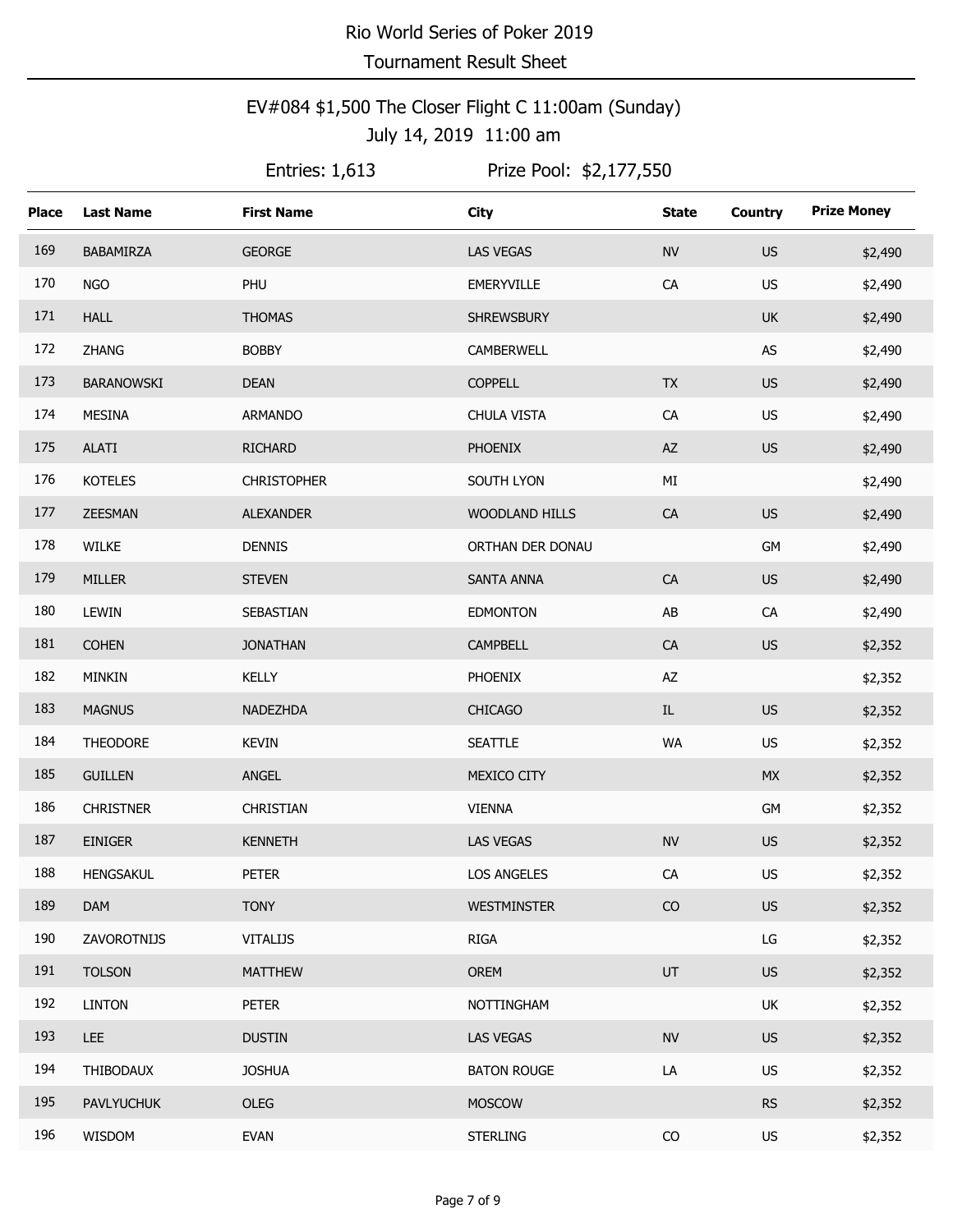### EV#084 \$1,500 The Closer Flight C 11:00am (Sunday) July 14, 2019 11:00 am

Entries:  $1,613$ 

| <b>Place</b> | <b>Last Name</b>   | <b>First Name</b> | <b>City</b>             | <b>State</b> | <b>Country</b>                    | <b>Prize Money</b> |
|--------------|--------------------|-------------------|-------------------------|--------------|-----------------------------------|--------------------|
| 197          | <b>BOGDANOV</b>    | YULIAN            | RADOMIR CITY            |              | <b>BU</b>                         | \$2,352            |
| 198          | <b>SINDELAR</b>    | DANIEL            | <b>LAS VEGAS</b>        | <b>NV</b>    | US                                | \$2,352            |
| 199          | <b>CHEUNG</b>      | <b>PARKYU</b>     | TIMBERLEY               |              | <b>UK</b>                         | \$2,352            |
| 200          | <b>RANN</b>        | <b>JAMES</b>      | SHUTFORD                |              | UK                                | \$2,352            |
| 201          | <b>KUSAKABE</b>    | SHIGEJI           | <b>TOKYO</b>            |              | <b>JA</b>                         | \$2,352            |
| 202          | <b>BOZZANO</b>     | ENIO              | SANTANA DE PARNAIBA     |              | $\ensuremath{\mathsf{BR}}\xspace$ | \$2,352            |
| 203          | PHAM               | <b>DAVID</b>      | <b>HOUSTON</b>          | <b>TX</b>    | US                                | \$2,352            |
| 204          | SAKANJANS          | <b>ARSENS</b>     | <b>MONSON</b>           | MA           |                                   | \$2,352            |
| 205          | <b>STOKKAN</b>     | <b>PREBEN</b>     | <b>LONDON</b>           |              | <b>UK</b>                         | \$2,352            |
| 206          | <b>GERASIMCHUK</b> | <b>EGOR</b>       | MOSCOW                  |              | ${\sf RS}$                        | \$2,352            |
| 207          | <b>DOMBACH</b>     | <b>DONALD</b>     | MILLERSVILLE            | PA           | US                                | \$2,352            |
| 208          | MIZRACHI           | DANIEL            | <b>DAVIE</b>            | FL           | <b>US</b>                         | \$2,254            |
| 209          | <b>WONG</b>        | <b>DANNY</b>      | LAS VEGAS               | ${\sf NV}$   | <b>US</b>                         | \$2,254            |
| 210          | VASILYEV           | VLADIMIR          | <b>WATERTOWN</b>        | MA           | US                                | \$2,254            |
| 211          | <b>GUILBERT</b>    | <b>JOHAN</b>      | <b>SLIEMA</b>           |              | MT                                | \$2,254            |
| 212          | ALAWADHI           | ALI               | <b>APOPKA</b>           | FL           | <b>US</b>                         | \$2,254            |
| 213          | <b>PANKA</b>       | <b>DOMINIK</b>    | WARSZAWA                |              | PL                                | \$2,254            |
| 214          | <b>FEINBERG</b>    | <b>MARK</b>       | SAN DIEGO               | ${\sf CA}$   | <b>US</b>                         | \$2,254            |
| 215          | <b>DANCHEV</b>     | <b>DIMITAR</b>    | <b>PLOVDIV</b>          |              | <b>BU</b>                         | \$2,254            |
| 216          | <b>CAMBY</b>       | <b>DOUGLAS</b>    | <b>SANTA ROSA</b>       | ${\sf CA}$   | US                                | \$2,254            |
| 217          | <b>TOM</b>         | PHILIP            | <b>LAS VEGAS</b>        | ${\sf NV}$   | <b>US</b>                         | \$2,254            |
| 218          | ILANI              | <b>RAN</b>        | <b>HERTZELIA</b>        |              |                                   | \$2,254            |
| 219          | <b>TACHIBANA</b>   | <b>TRAVIS</b>     | <b>TORRANCE</b>         | CA           | <b>US</b>                         | \$2,254            |
| 220          | SRINIVASAN         | SHYAM             | <b>TORONTO</b>          | ${\sf ON}$   | CA                                | \$2,254            |
| 221          | <b>EVANS</b>       | PAUL              | <b>LONDON</b>           |              | <b>UK</b>                         | \$2,254            |
| 222          | KOROKNAI           | <b>ANDRAS</b>     | 4030<br><b>DEBRECEN</b> |              | HU                                | \$2,254            |
| 223          | <b>DUONG</b>       | <b>JACKDUYPH</b>  | SO PLAINFIELD           | NJ           | <b>US</b>                         | \$2,254            |
| 224          | <b>HANDRICH</b>    | <b>JORDAN</b>     | SAINT CLOUD             | MN           | US                                | \$2,254            |